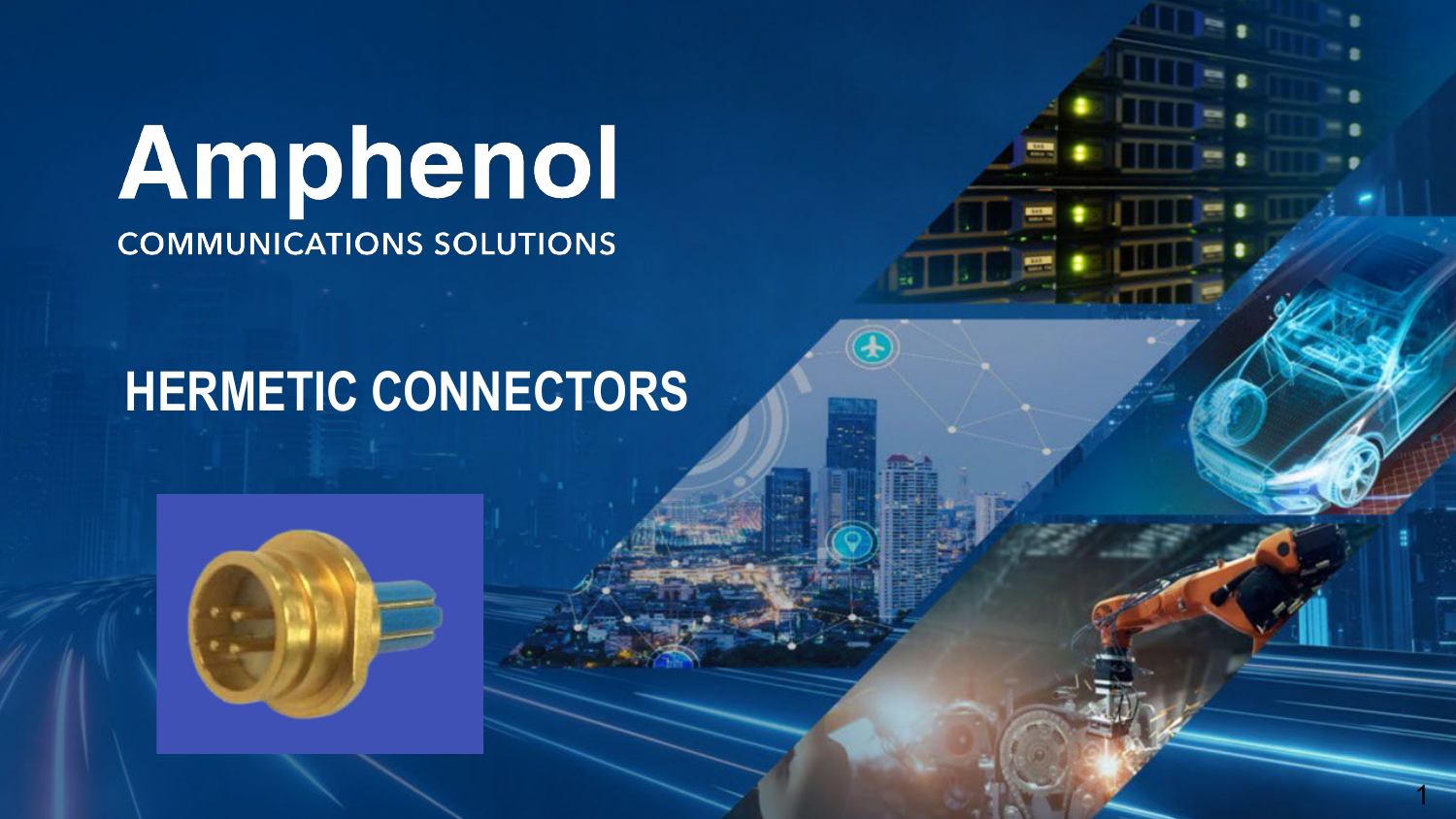

- Most hermetic connectors are glass sealed because the glass creates a rigid form for the metal shell to compress against. This compression creates the hermetic seal. The glass is bonded to and supports the contacts.
- ACPI also supports Hermetic cable assemblies as per custom requirements.



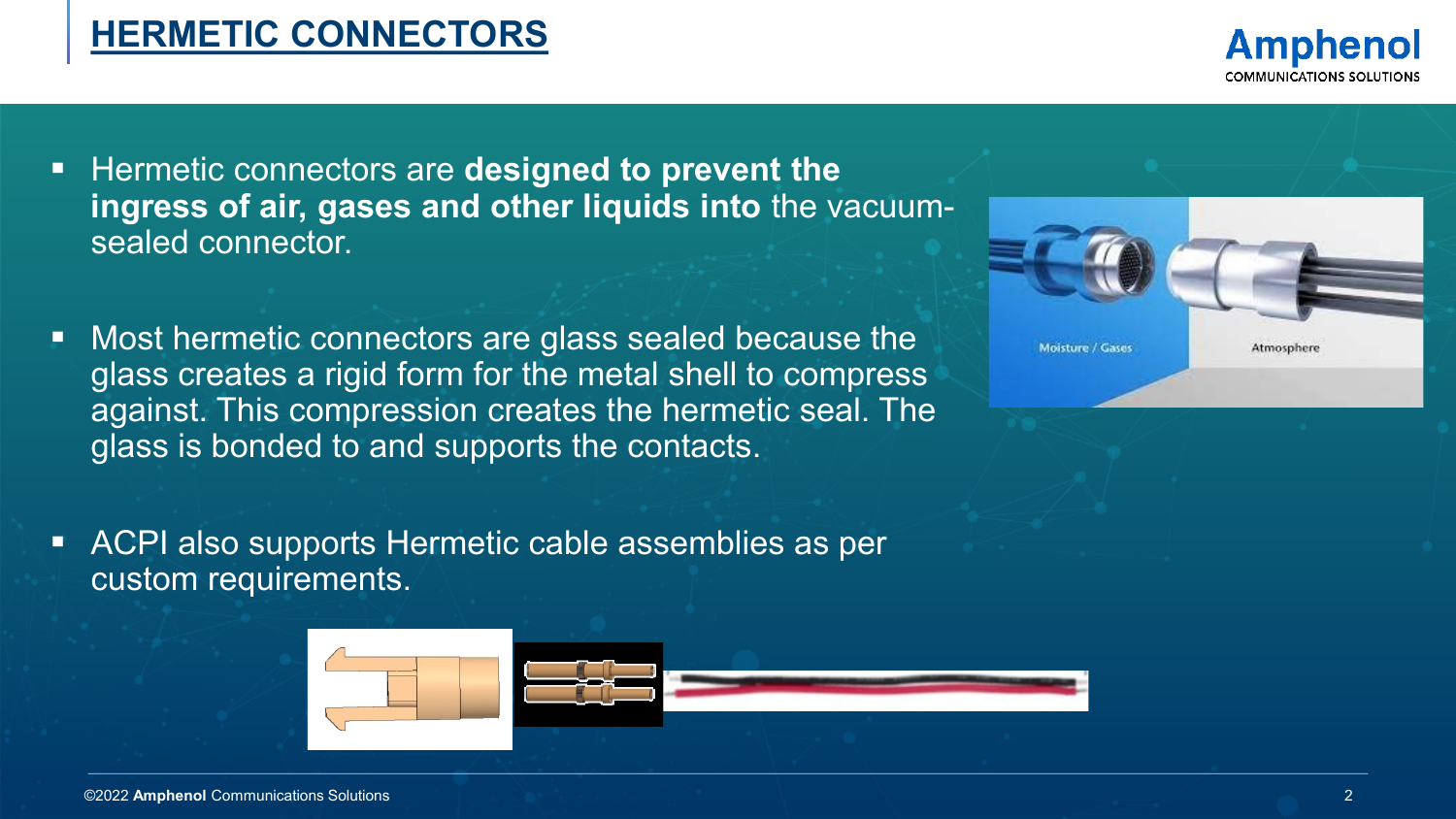### **Requirements**



**Amphenol COMMUNICATIONS SOLUTIONS**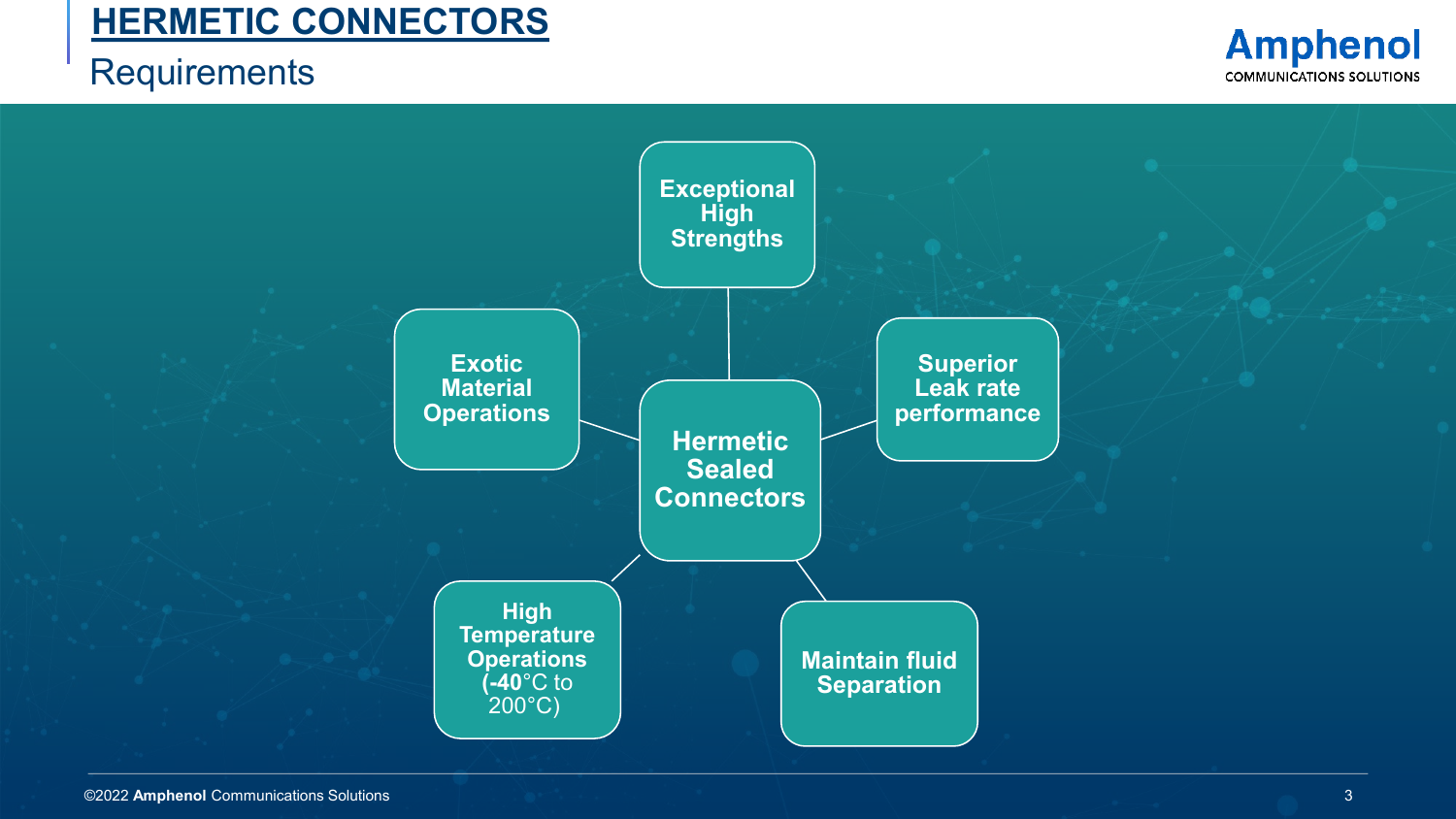#### Process Flow



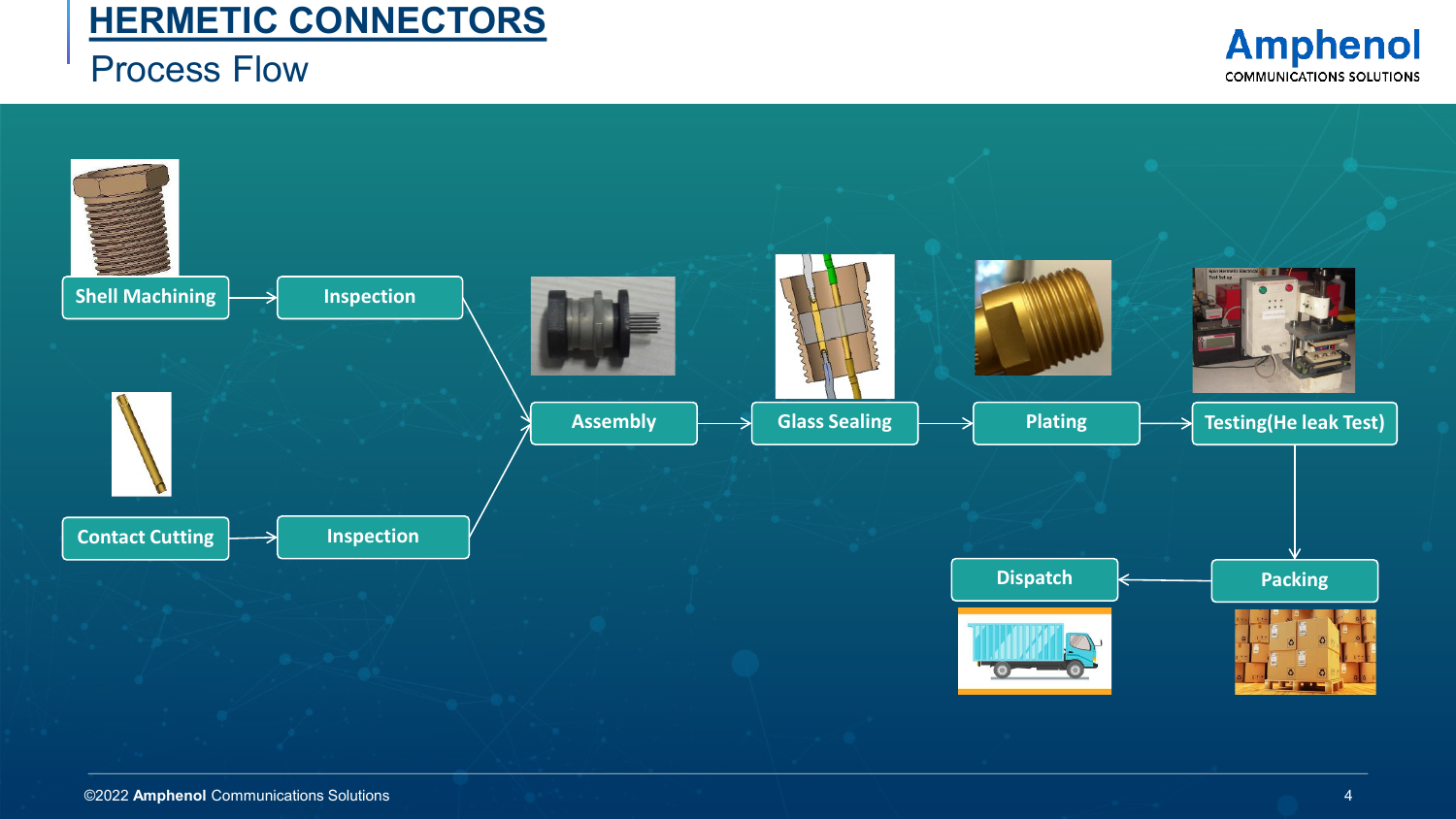## SPECIFICATIONS



#### **TECHNICAL INFORMATION**

• **MATERIAL** 

**.Housing : Leaded MS or SS** ▪Insulator : Glass, Epoxy ▪ Contacts : Nilo 48 - 52 ▪Contact Finish : Gold plating over Nickel

#### **ELECTRICAL PERFORMANCE**

**Example 2 A Current Rating : 3 A per contact max** ▪Contact Resistance : 20 mΩ ▪Dielectric Withstanding Voltage : 1000 Vrms ▪Insulation Resistance : 1000MΩ @ 500 V

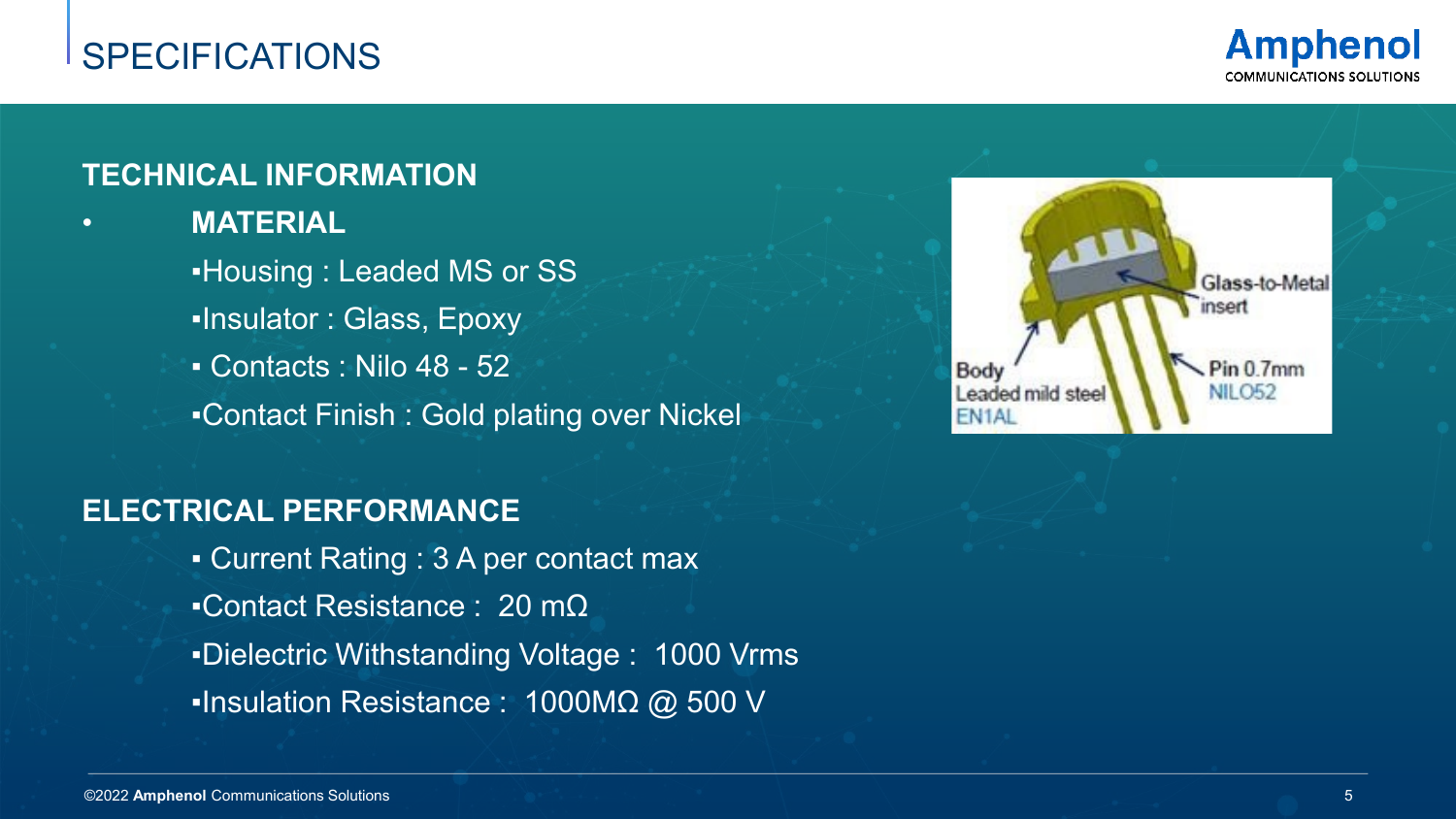## Focus Applications

#### **Flow meters**

- Gas flow meters
- Water flow meters

#### **Medical Applications**

• X-ray Machines

#### **Sensors**

- LIDAR (Camera sensors)
- Automotive sensors (automatic fuel pumps)



**Amphenol COMMUNICATIONS SOLUTIONS**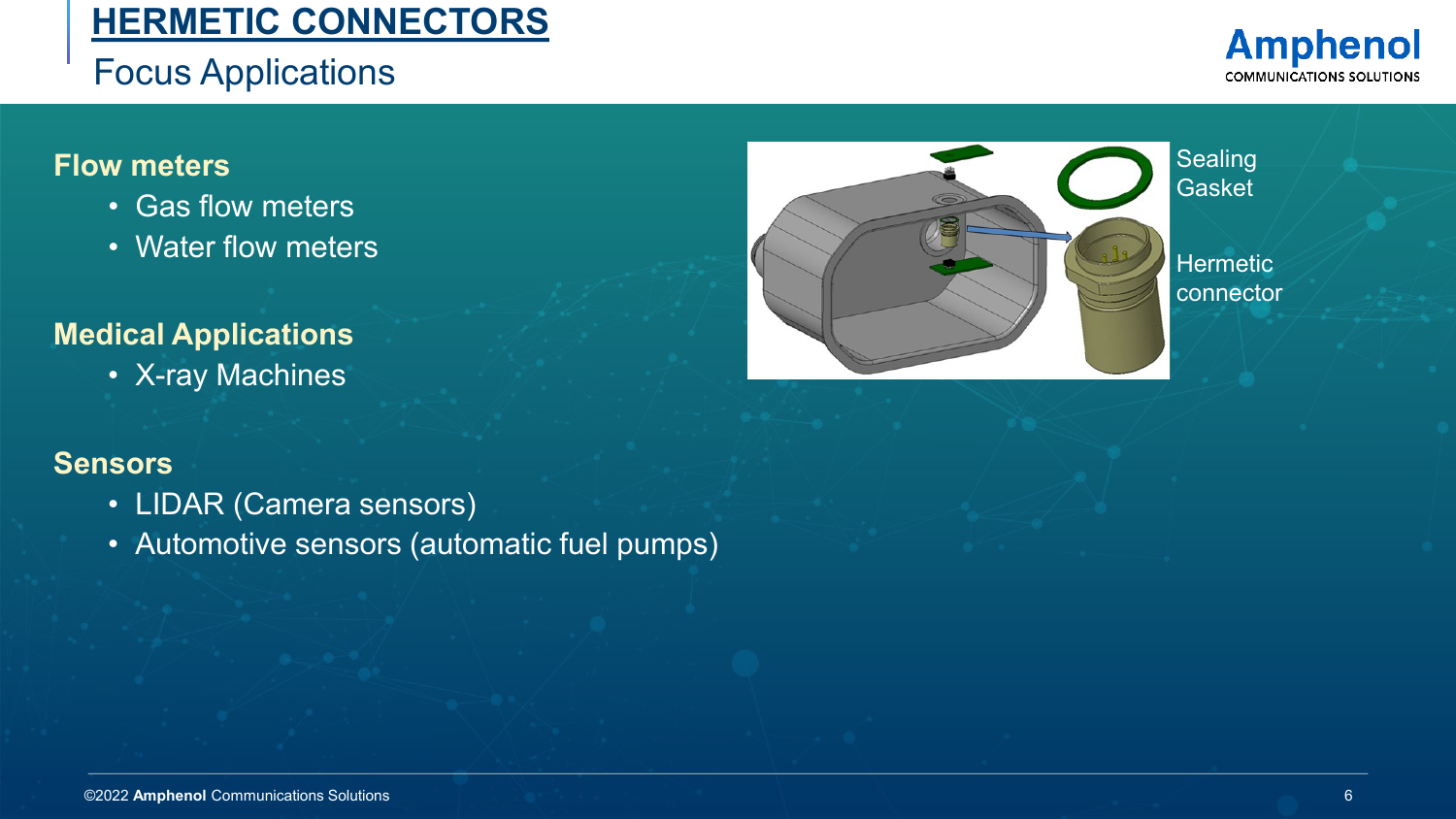#### FLOW METERS



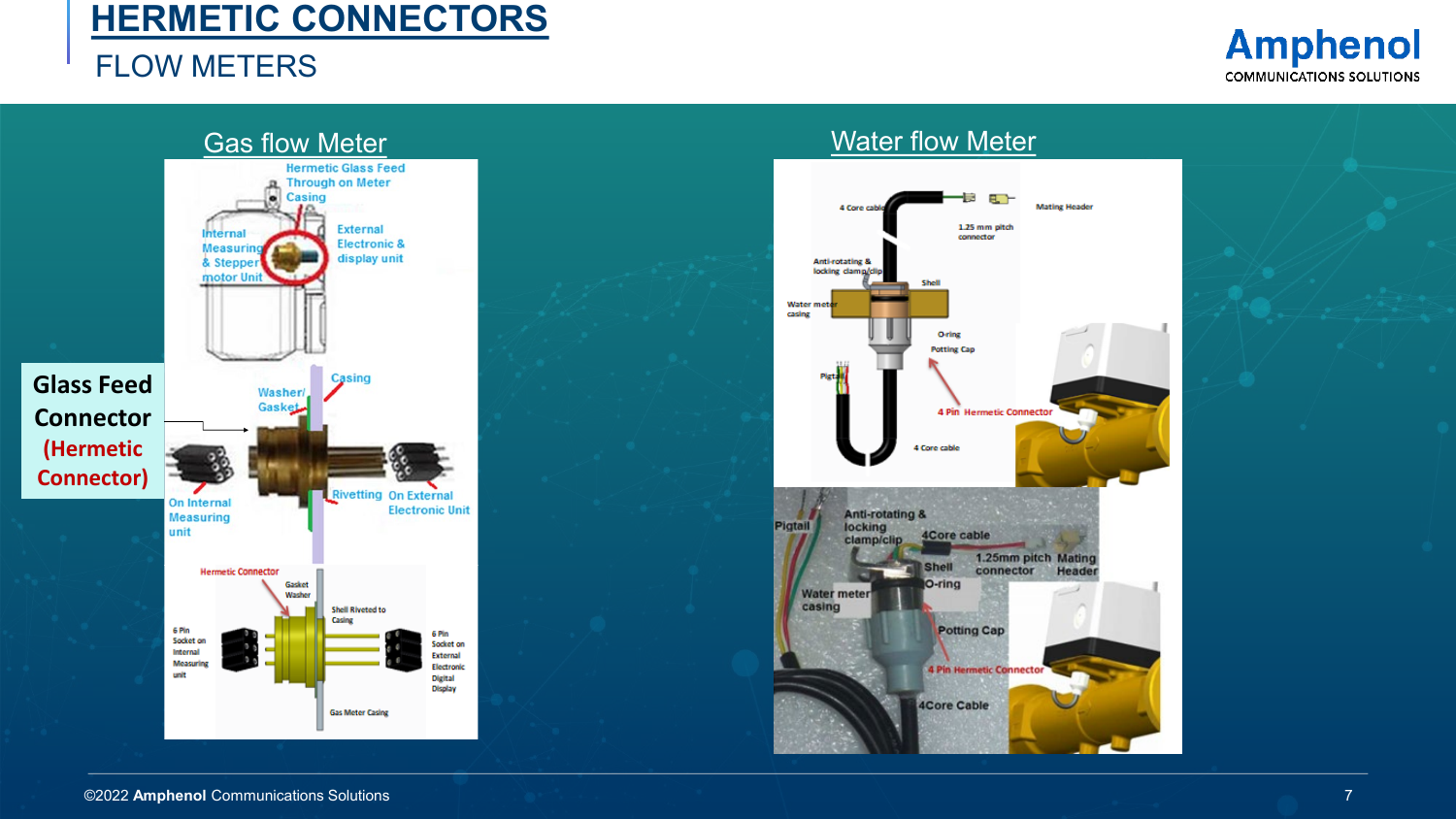**Amphenol COMMUNICATIONS SOLUTIONS** 

• Hermetic connector with cable assembly will be used for rotating anode in CT Scan machine used in X-ray tubing. This prevents in leaking of cooling oil from the inside environment.